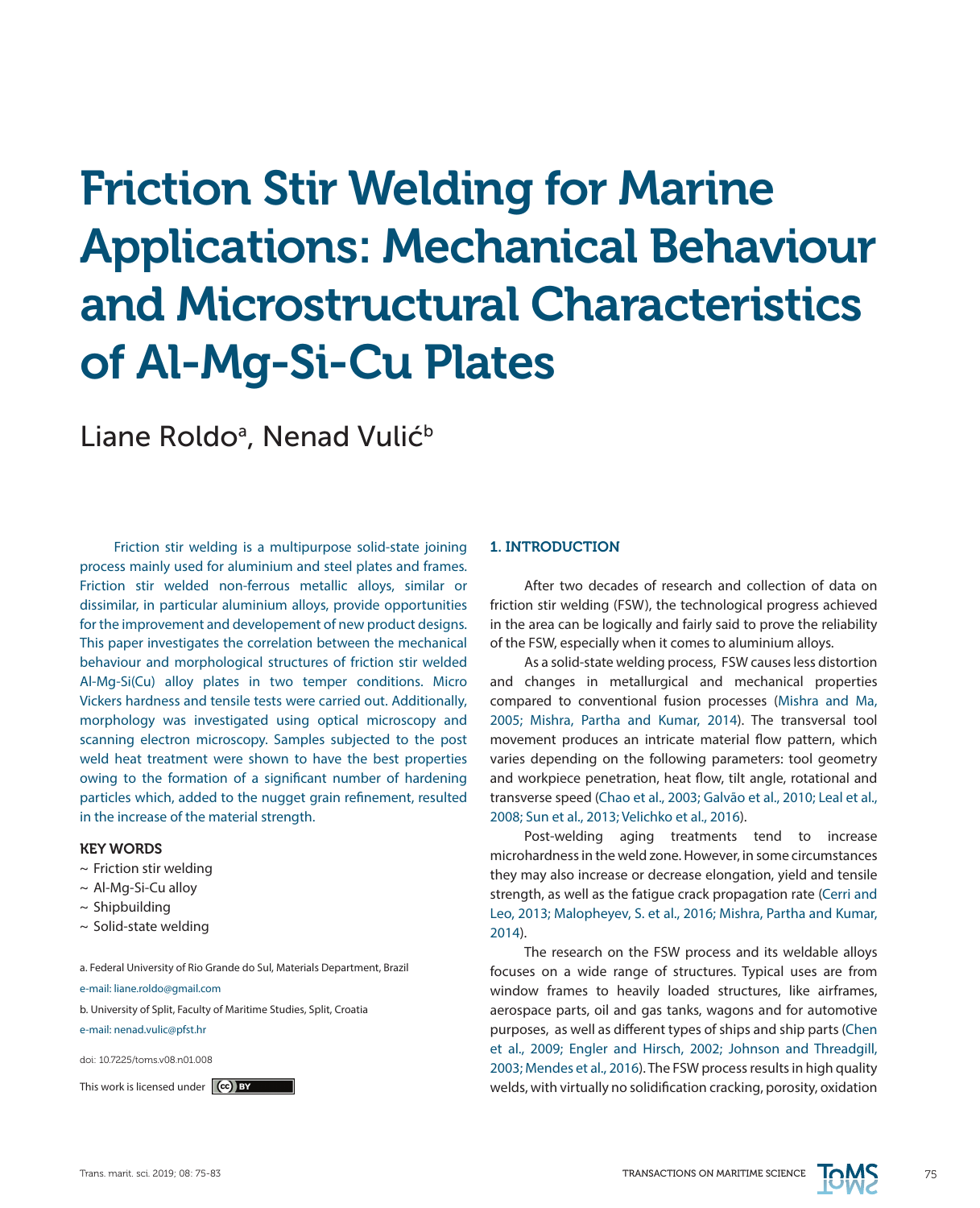and other defects commonly found in fusion welding processes (Chao et al., 2003; Chen et al., 2009). Due to its energy efficiency, environment friendliness and versatility, the FSW process is considered a "green" and efficient technology. The FSW process therefore uses a non-consumable tool; no cover gas or flux is used, thus making the process environmentally friendly (Mishra and Ma, 2005; Thomas, 1998).

Friction stir welds of polymers, mild steel, non-ferrous metallic alloys, similar or dissimilar, in particular aluminium alloys, provide opportunities for the improvement and development of new product designs. In this type of welding, residual stresses, field distribution and crack propagation require a carefully thought-out tool design (Fratini and Pasta, 2012; Kallee et al., 2001), particularly in case of complex joints such as lap, overlap welds, T-sections and corner welds and welding positions like overhead and orbital, which are included in the project (ISO 25239-2:2011, 2011; Kallee et al., 2001; Thomas, 1998).

Aluminium alloys are suitable for friction stir welding process due to their relatively low solid-state welding temperature – approximately 80 % of Al melting point (660°C) (Callister, 2013; Hatch, 1984; Mishra, Partha and Kumar, 2014). Al alloys are likewise suitable for FSW processes due to their corrosion resistance (due to the formation of an adherent thin film of Al2O3) and low mass density (Al-Jarrah et al., 2014, Callister, 2013; Mishra, Partha and Kumar, 2014; Vargel, 2004).

The purpose of this paper is to analyse the mechanical behaviour and the microstructure of Al-Mg-Si-Cu alloy plates which are friction stir welded and heat treated in two different temper conditions.

## 2. TECHNICAL APPROACH

#### 2.1. Aluminium Alloys in Shipbuilding

Recommendations for aluminium alloys used in shipbuilding, specific for hull construction and marine structures, are divided into two general groups – rolled and extruded products. Rolled plates, sheets and strips are manufactured using Al 5xxx series - AA 5083, 5086, 5383, 5059, 5754, 5454, 5456, 5474 aluminium alloys - usually alloyed with Mg under O, H112, H116 and H321 temper conditions. Extruded products – bars, profiles and shapes – are made from aluminium alloys AA 5083, 5383, 5059 and 5086 under O, H111, H112 temper conditions. Likewise, in the Al 6xxx series - AA 6005A, 6060, 6106, 6061, 6063, 6082 – Mg and Si are the dominant alloying elements used in T5 and T6 temper conditions (ASM Handbook vol 2 and 4, 2001; IACS, 2009; Hatch, 1984; Sielski 2007; SSC-452, 2007; Vargel, 2004).

Broad aluminium panels manufactured with the FSW process, used in cruise ships, catamarans and other high-speed ferrys are the examples of typical applications (Kallee, 2000; Kallee, Nicholas and Thomas, 2001), as are the FSW of extruded Al panels used for freezing fish onboard fishing ships, and extruded Al honeycomb and seawater resistant panels for hulls and decks, welded using the same process (Johnson and Threadgill, 2003; Kallee, 2000; Kallee, Nicholas and Thomas, 2001).

AA5xxx and AA6xxx plates and extrusions, and the FSW process are among the most common marine applications (Johnson and Threadgill, 2003). AA 6061, 6082 T6, AA 5083 and H112 and H116 were among the first aluminium alloy FSW joints to be commercially introduced into shipbuilding (Colligan, 2004; Johnson and Threadgill, 2003; Kallee, 2000; Kallee, Nicholas and Thomas, 2001).

The mechanical properties of 5xxx series aluminium alloys are usually improved by cold working. On the other hand, mechanical properties of 6xxx series alloys are improved considerably by the precipitation of coherent second phase particles after thermal treatment (Hatch, 1984).

Aluminium alloys with Cu additions, more specifically the AA6xxx and 7xxx-series Al, are used as medium-strength structural alloys, due to their good corrosion resistance and mechanical properties owing to the formation of fine intermetallic particles (Esmaily et al., 2016; Mishra, Partha and Kumar, 2014; Olea et al, 2007). AA5xxx-series aluminium alloys H116 under tempered condition have shown good corrosion resistance, especially to exfoliation corrosion (Mishra, Partha and Kumar, 2014; Vargel, 2004).

#### 2.2. Friction Stir Welding Process

Developed by The Welding Institute (TWI), UK, in the early 1990's, the FSW process works by plunging a rotating tool into the joint until the tool's shoulder touches the joint line; then traversing the rotating tool along the joint, as shown schematically in Figure 1 (Mendes et al., 2016; Mishra and Ma, 2005; Thomas, 1991). The rotating tool is usually slightly tilted during the FSW process, within a tilt angle of maximum 3°, to ensure the necessary amount of torque and forces needed to obtain defect-free welds in the initial stages of welding (Banik et al., 2018).

The large plastic deformation around the rotating tool during the welding process and the friction between the tool and the workpieces are the two main heat generators in FSW. Both aspects increase temperature in and around the stirred zone, although friction is considered the major source of heat (Mishra and Ma, 2005; Olea, 2008; Mishra, Partha and Kumar, 2014).

The microstructural changes and the consequential altered mechanical operation of friction stir welded joints are important issues to be studied. The influence of the heat flow, rotation and welding speed on workpiece structure, mainly in the nugget and thermomechanical affected zone, are evident (Moreira et. al., 2009; Mishra, Partha and Kumar, 2014). Dynamic recrystallization is likely to occur due to the temperature and pressure applied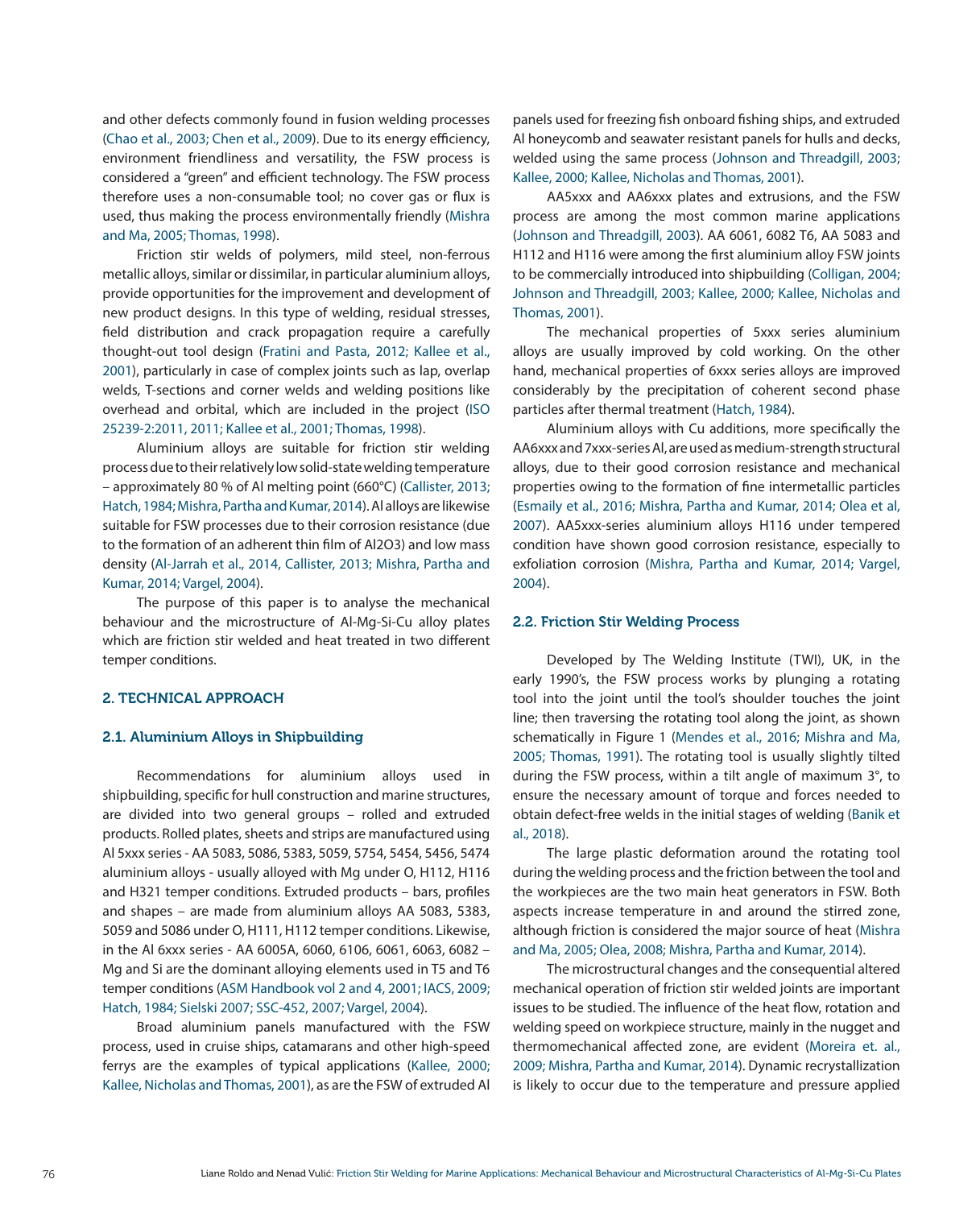

during the FSW of aluminium alloys (Heinz and Skrotzki, 2002). The FSW process also causes a decrease in dislocation density and in the dissolution of the strengthening precipitates (Mishra and Ma, 2005; Sidhar et al., 2016). However, the mechanical properties of a post-weld heat treatment of heat-treatable aluminium alloys change significantly due to the formation of alloying element second phase particles, such as CuAl2 – θ phase, Mg2Si – β phase and Q phase, a quaternary compound of Al-Cu-Mg and Si with varying stoichiometry and different morphologies (Chakrabarti, D. J. and Laughlin, 2004; Heinz and Skrotzki, 2002; Murayama et al., 2001; Olea et al., 2007, Sidhar et al., 2016; Vivas et al., 1997). According to Hill (2015) and Liu et al. (2018), when alloying elements such as Fe and Mn are kept at high temperatures, they might generate second phase particles which increase their volume fracture and particle size.

The FSW technology was developed using sophisticated robotic systems and software, facilitating the use of the FSW process in a wide range of industrial applications and working conditions (Mendes et al., 2016). Both experimental and numerical analysis are important for understanding the heat flow and the transfer between the steel tool and the workpiece during the FSW process, and the weld morphology (Chao et al., 2003; Fratini et al., 2006; Sadeghian, Taherizadeh and Atapour, 2018; Zhao et al., 2018). Authors Ku, Ha and Roh (2014) developed a mobile welding robot and software controls to be used for welding double hull structures in shipyards. On the other hand, Cavaliere (2013), using a database obtained from experimental data, developed a friction stir weld mechanical behaviour prediction model. The model takes mechanical properties into consideration.

## 3. EXPERIMENT

Al-Mg-Si with Cu alloy 4 mm thick rolled plates were friction stir butt welded using a Tricept 805 robot with a CNC controller. The FSW was performed at rotational speed of 1600 rpm and tool transverse speed of 800 mm/min, with a 3° tilt. The investigated heat treatment conditions are listed in Table 1.

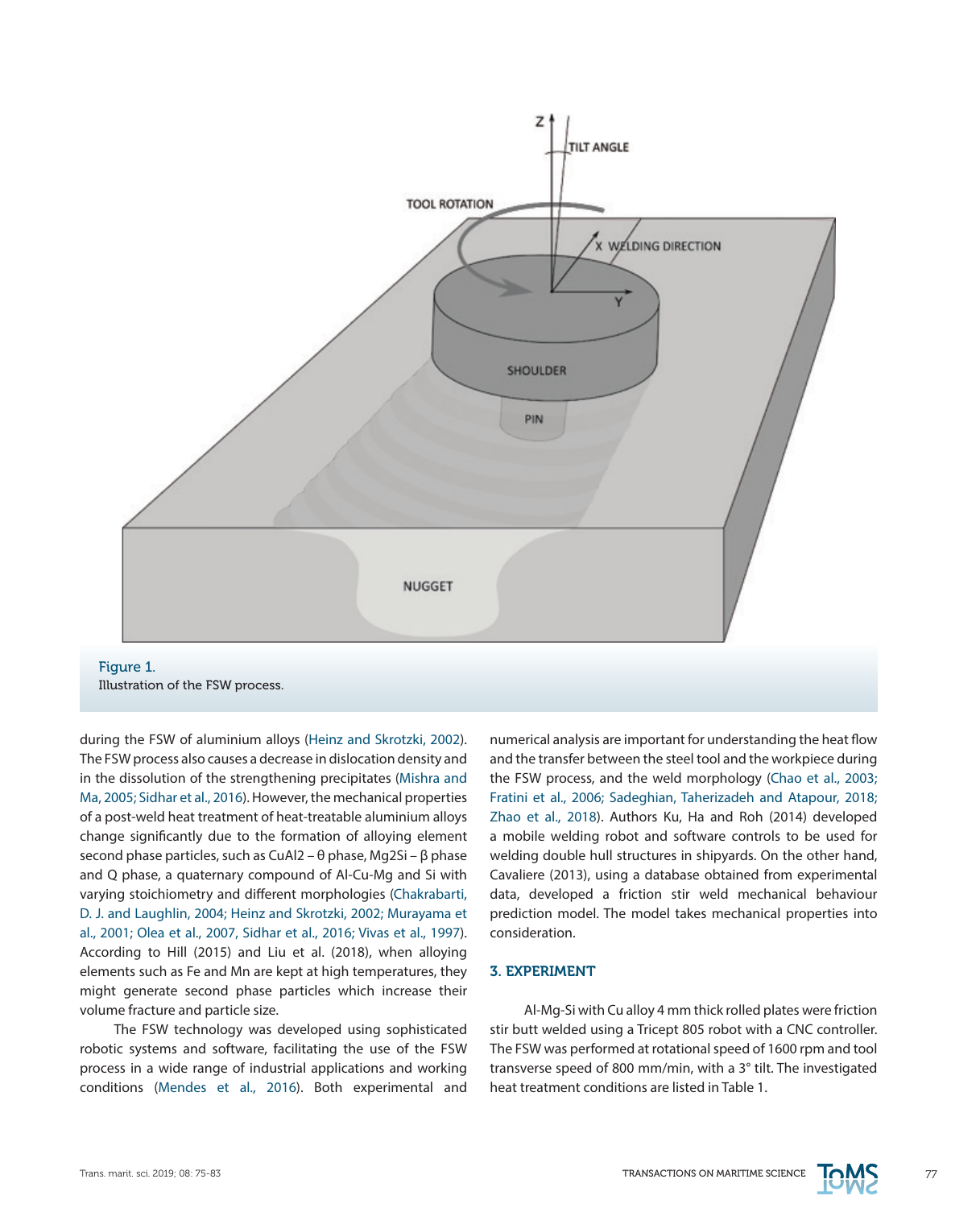# Table 1. Description of the plate heat treatement.

| <b>Temper condition</b> Description |                                                                                                  |
|-------------------------------------|--------------------------------------------------------------------------------------------------|
| <b>PWHT</b>                         | FSW in T4 and heat treatment in an air furnace to T6 at 190°C for 4h (ASM Handbook vol. 4, 2001) |
| FSWT6                               | Artificially aged at 190°C for 4h and friction stir welded                                       |
|                                     |                                                                                                  |

Vickers microhardness profiles were obtained from the perpendicular cross section welding direction, using a HMV200 Shimadzu from Struers, with a Vickers indenter having the load of 100 gf (HV0.1). A 0.5 mm step between indentations was used along the centerline of the plates.

The tensile tests were performed using a servo-hydraulic INSTRON model 1195. In the conventional tensile test, full-scale load was 50 kN, with a test speed of 1 mm/min.

Optical microscopy (OM) samples were etched with Flick reagent (i.e. 10 ml HF, 15ml HCl and 90 ml deionized water) and analysed with an Olympus PMG3.

The morphologies of the grains and second phase particles were obtained by SEM, using a Zeiss DSM 962 device in SE and BSE modes. The chemical composition of the particles was obtained by energy dispersive X-Ray spectroscopy (EDS) with a Si-Li detector coupled with SEM.

Specimens were not etched in SEM analysis. The macroand microstructures of the weld were revealed with Flick reagent (i.e. 10 ml HF, 15ml HCl and 90 ml deionized water) and analysed with an Olympus PMG3 optical microscope (OP).

The chemical composition of the base material in weight % is given in Table 2.

#### Table 2.

Composition of the Al-Mg-Si-Cu alloy (wt. %).

| <b>Elements</b> | Ma   | Ы    | Mn   | Fe   | Zn   |       |      | Pb    | Al   |
|-----------------|------|------|------|------|------|-------|------|-------|------|
| <b>Wt.</b> %    | 0.76 | 0.92 | 0.56 | 0.24 | 0.19 | 0.012 | 0.11 | 0.003 | bal. |

# 4. RESULTS AND DISCUSSION

The Al-6xxx series alloyed mainly with Mg, Si and Cu, also contains a fair amount of Mn and Fe. The alloying elements mostly contribute by increasing material hardness and strength by forming complex, intermetallic second phase particles and the substitutional solid solution (Hatch, 1984).

#### 4.1. Mechanical testing

The relationship between macrostructure and microhardness, taken as a function of position along the weld cross section, is shown in Figure 1. The macrostructure presented in Figure 1(a) outlines the base material (BM) and the weld zones – heat-affected zone (HAZ), thermo-mechanically affected zone (TMAZ) and nugget zone (NZ). Figure 1(b) illustrates the Vickers microhardness profile of Al-Mg-Si-Cu plates in FSW T4, FSW T4 + PWHT and FSW T6 conditions, measured along the centerline of the cross section.

The macrostructure of the weld is a source of information on the retreating and advancing sides, and facilitates clear identification of the NZ (coloured with a darker tone after etching). Also, the U-shape of the weld zone broadens at the top due to the firm contact between the shoulder of the tool and the upper surface – Figure 1(a).

The hardness profile of the plates showed that the hardness of the PWHT increased compared to the FSW T6, especially the TMAZ and NZ zones. Taking into consideration the lowest TMAZ and the highest NZ hardness values, the hardness of PWHT plates increased by approx. 20 HV in TMAZ and 40 HV in NZ when compared to FSW T6 hardness results – Figure 1(b). HAZ is not significantly affected by the FSW process.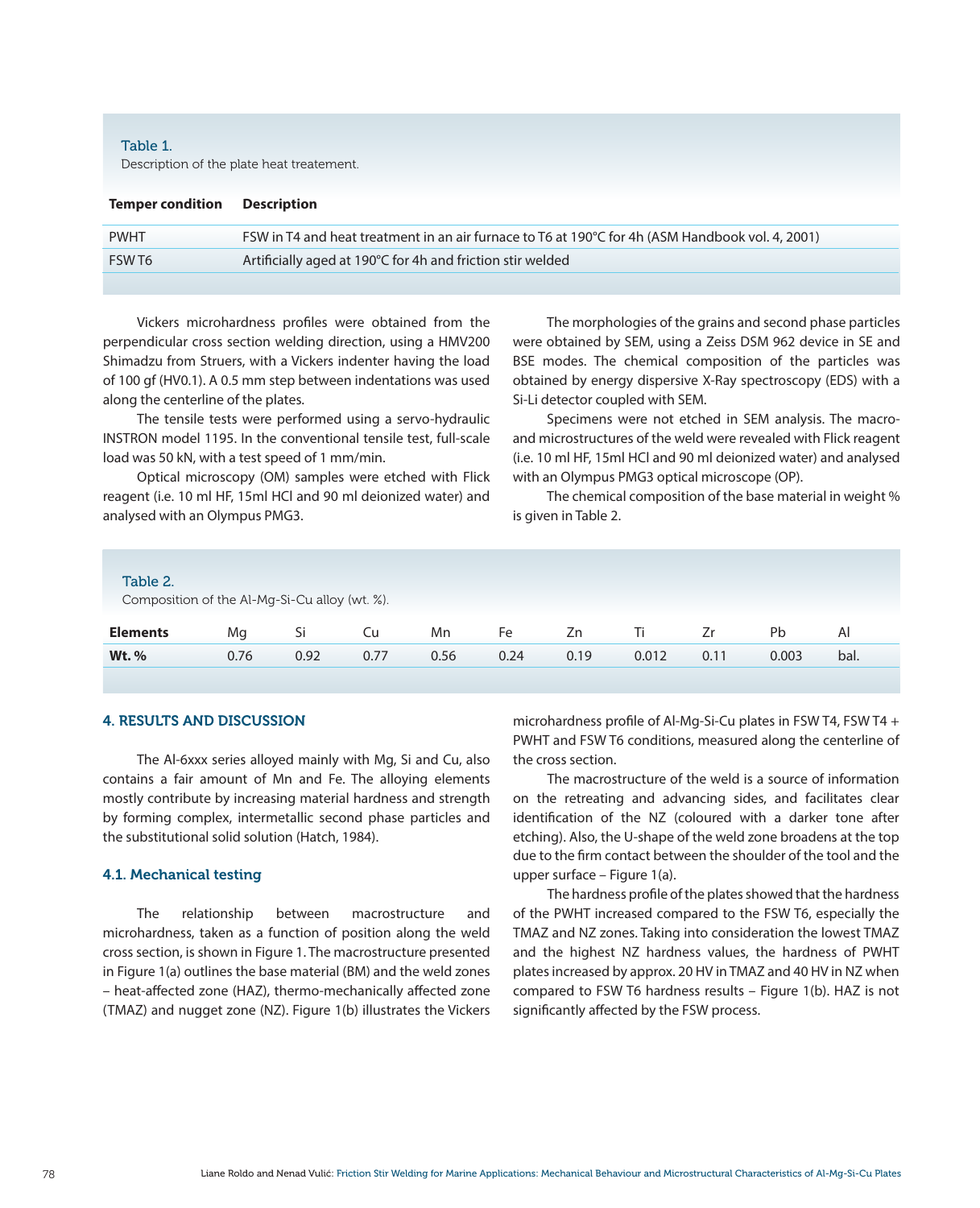

# Figure 2. (a) Macrostructure of the weld cross section and (b) Microhardness profiles of FSW PWHT and FSW T6.

Uniaxial tensile tests were performed at room temperature. The results for both base materials (BM) with welded components are given for an average of three specimens. Table 3 illustrates

the mechanical properties of the base material and welded specimens under T6 temper conditions.

## Table 3.

Results of uniaxial tensile tests for the base material and welded specimens under given temper conditions.

|                                                                   |            |         |                | WF      |     | <b>WF</b> |                                     |  |  |
|-------------------------------------------------------------------|------------|---------|----------------|---------|-----|-----------|-------------------------------------|--|--|
| Material:                                                         | $R_{p0,2}$ | $R_{m}$ | A[%]           | $R_{p}$ |     | $R_{m}$   | <b>WF</b>                           |  |  |
| Al-Mg-Si-Cu                                                       | [MPa]      | [MPa]   |                |         | 0,2 |           | A[%]                                |  |  |
|                                                                   |            |         |                | [%]     |     | [%]       |                                     |  |  |
| BM T6                                                             | 339        | 353     |                | $-\!$   |     | $- -$     | $\hspace{0.05cm}$ $\hspace{0.05cm}$ |  |  |
| <b>PWHT</b>                                                       | 318        | 329     |                | 94      |     | 93        | 14,3                                |  |  |
| FSW T6                                                            | 218        | 299     | $\overline{4}$ | 64      |     | 85        | 57                                  |  |  |
| R<br>$-$ vield strength: $R =$ tensile strength: $A =$ elongation |            |         |                |         |     |           |                                     |  |  |

*Rp 0.2* – yield strength; *Rm* – tensile strength; *A* – elongation.

*WF* – weld/joint efficiency (i.e. *WF* ratio between the static properties of the weld and of the BM).

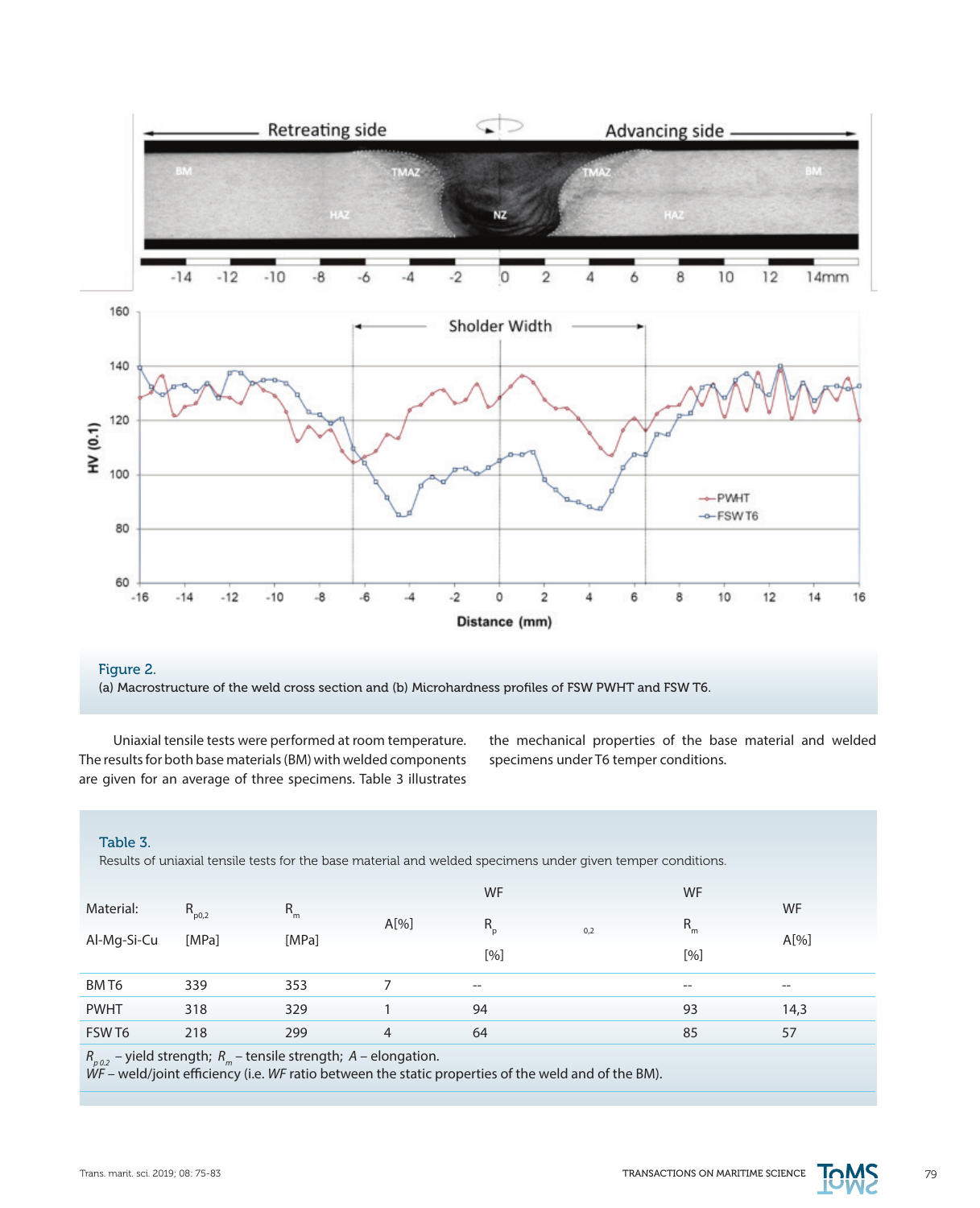A failure pattern was observed in TMAZ in the retreating side of the welds - Figure 2(a). Except in the welded tested specimens in T6 temper conditions, the value of WF exceeded 85 % for  $R_{p02}$  and  $R_{m}$ , confirming the high strength of joints made by friction stir welds.

The yield strength ( $R_{p,0,2}$ ) and tensile strength ( $R_{m}$ ) of PWHT tested specimens are in the range of the mechanical properties required for hull construction and marine structures. The results of the SSC-452 (2007) guide have shown that an AA 6082 T6 base material yielded 286 MPa and 301 MPa of R<sub>p 0.2</sub> and R<sub>m</sub>, respectively. The same AA 6082 Al alloy, friction stir welded in T6, delivered the yield strength of 160 MPa and tensile strength of 254 MPa. The PWHT results for the same alloy delivered 285 MPa and 310 MPa of  $R_{p_{0.2}}$  and  $R_{m'}$  respectively. The elongation % of the AA 6082 T6 base material and the T4 FSW, aged to T6, were approx. 10 % and 9 %, respectively (SSC-452, 2007).

5-50 mm thick sheets and plates for marine applications, made from 5xxx series aluminium alloys yielded  $R_{p,0,2}$  between 195 and 270 MPa and R<sub>m</sub> between 250 and 438 MPa (Sielski, 2007).

The extruded products of Al 6xxx series alloys having the thickness of 3 and 50 mm require 170-200 MPa and 260 MPa of yield strength and 260 and 310 MPa of tensile strength in T6 temper conditions (IACS, 2009; Sielski 2007; SSC-452, 2007).

# 4.2. Morfology

Figure 4 shows the microstructure of the Al-6xxx alloy PWHT and FSW of the friction stir welded specimens from the SEM perspective. SEM image - Figure 4(a) shows the details of the interface between TMAZ and NZ, while Figure 4(b) shows NZ with small equiaxed recrystallized grains.



#### Figure 3.

OP images of the (a) base material grain morphology, and (b) interface between the nugget zone and the thermomechanically affected zone. Flick reagent.

Grain size and the morphology of friction stir welded plates in NZ, TMAZ and HAZ of PWHT and FSW T6 did not show significant changes.

The grain morphology along the weld zones of the Al-Mg-Si-Cu alloy PWHT changes under FSW T6 conditions – Figure 2(a). The BM represents elongated, pancake-shaped, 100-300 μm long grains on the BM - Figure 3(a) equiaxed 5.6 - 2.8 μm grains at NZ - Figures 3(b) and 4(b). Between the TMAZ and the NZ, there is a distinct interface of elongated grains twisted at 90° and small equiaxed grains – Figures 2(a), 3(b) and 4(a).

Figure 5 shows evenly distributed second phase particles – white spherical, oval and rod-shaped, having the average size between 100 and 500 nm - and coarse irregular micrometric particles. The SEM/EDS particle analysis from Figure 5 indicates the presence of Al-Cu-Mg-Si-Mn and Fe, suggesting the formation of Mg-Si, Al-Cu, Al-Cu-Mg-Si, and Al(Mn,Fe)Si second phase particles (Chakrabarti, D. J. and Laughlin, 2004; Hill, 2015). Previous work on Al-Mg-Si-Cu alloys using transmission electron microscopy (TEM) and the selected area diffraction pattern (SADP) indicate that the greatest contribution to alloy hardening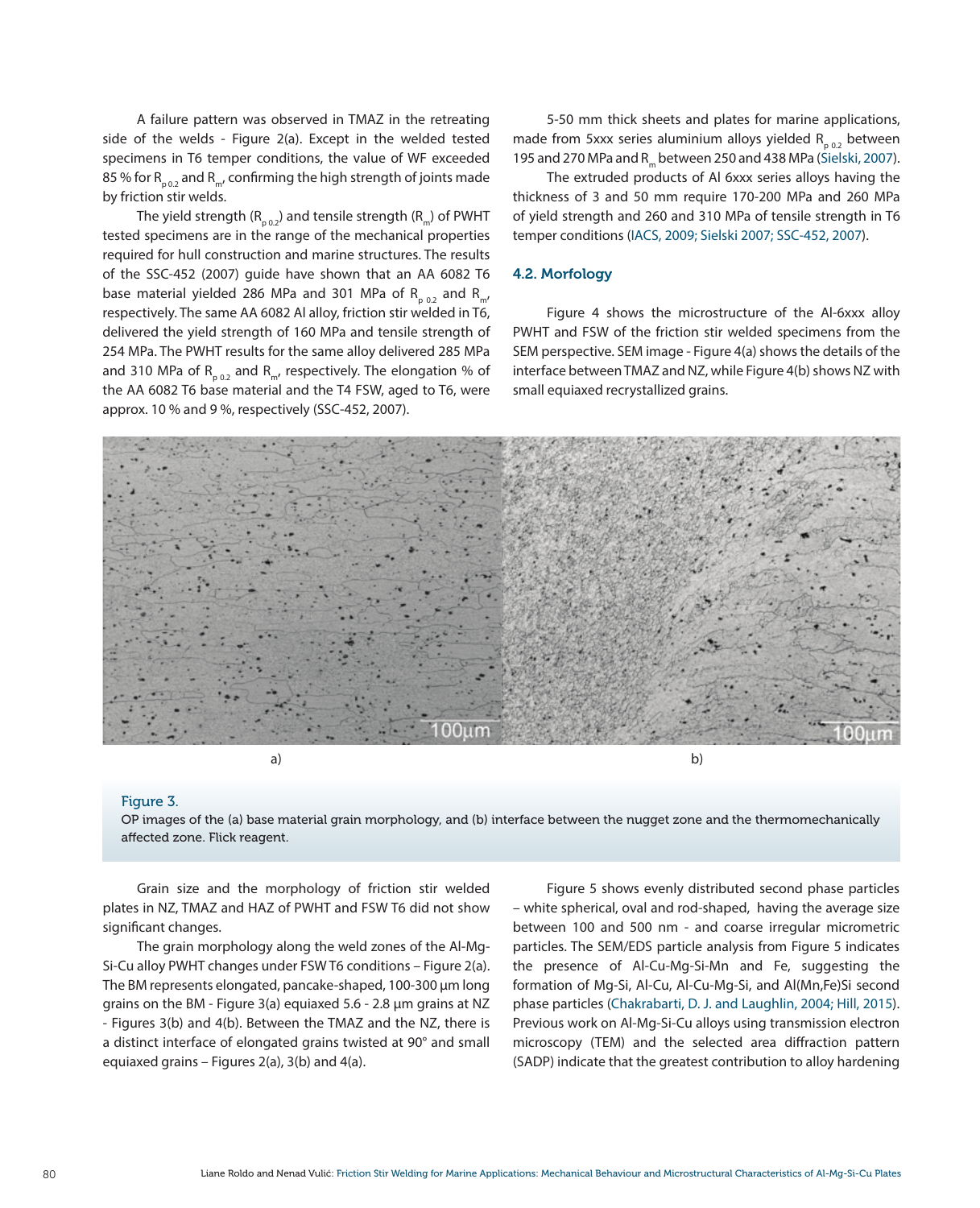

#### Figure 4. SEM images of the weld (a) interface between NZ (small recrystallized grains) and TMAZ (elongated grain), and (b) nugget zone.



#### Figure 5.

SEM image - TMAZ zone under PWHT temper condition, with the sizes of several second phase particles.

and strengthening occurs in the Q phase (Al-Cu-Mg-Si particles) (Chakrabarti, D. J. and Laughlin, 2004; Olea et al., 2007; Gallais, 2008).

The grain refinement in NZ under the FSW T6 condition does not have the main role in material strengthening. For example, the BM T6 condition yields the strength of 339 MPa, which is considerable higher than the FSW T6 yield strength of 218 MPa. Under this condition, the extra heat generated by the high temperature of the FSW process (approximately 80 % of melting point) dissolved the strengthening precipitates in the Al

matrix. In addition, the contribution of coarse particles to alloy strengthening is low (Hill, 2015; Mishra and Ma, 2005; Sidhar et al., 2016). On the other hand, the PWHT - FSW in T4 and the 4-hour heat treatment of T6 at 190°C, resulted in only a minor decrease in hardness in comparison with BM yield strength. In this case, the heat treatment after friction stir welding greatly contributes to the precipitation of the strengthening Q phase precipitates (Chakrabarti, D. J. and Laughlin, 2004; Heinz and Skrotzki, 2002; Murayama et al., 2001; Sidhar et al., 2016).

The results of the microhardness profile correlate very well with the tensile test results. Hardness in NZ and TMAZ increased with the PWHT. FSW T6 small grain size in NZ compared with BM did not effectively contribute to the increase in hardness.

# 5. CONCLUSIONS

The results indicate there is a correlation between the mechanical properties and the microstructural evolution associated with the FSW solid-state welding process using the Al-Mg-Si-Cu alloy under PWHT and FSW T6 temper conditions.

The FSW joint had four distinct zones - BM, HAZ, TMAZ and NZ. BM and HAZ did not show significant alterations either in grain morphology and size, nor in mechanical properties in either of these temper conditions. The BM elongated pancakeshaped 100-300 μm long grains and the NZ equiaxed and 5.6- 2.8 µm recrystallized grains were found. SEM also identified and measured second phase particles sized 100 nm - several µm.

The evaluation of the microhardness profile and tensile tests indicated that the TMAZ and the NZ of a joint welded

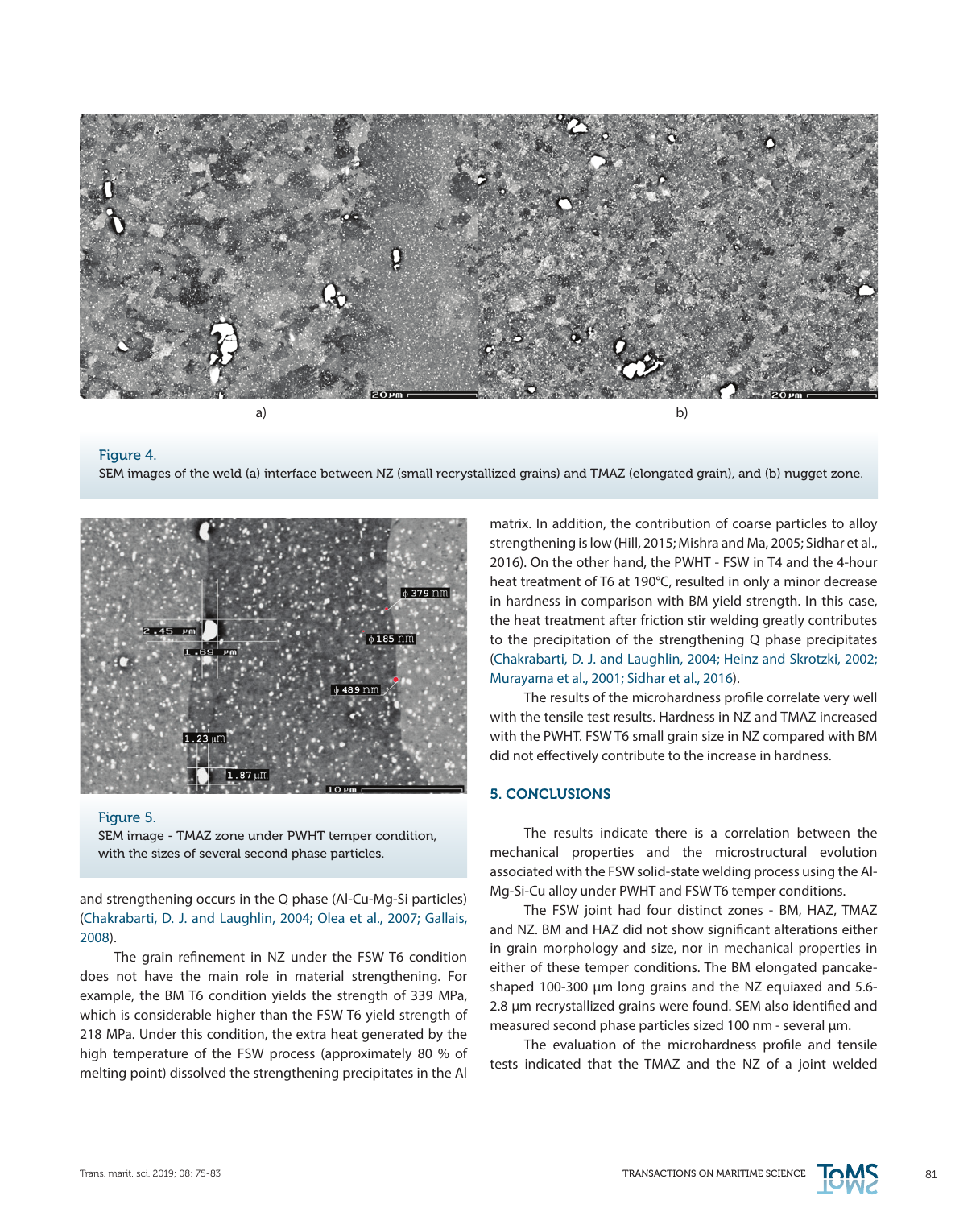under the PWHT condition increased the strength along the joint, giving better results than FSW T6. These results indicate that the PWHT propitiated the formation of a significant amount of strengthening precipitates in the NZ, which increased the strength of the material. However, the decrease in grain size did not translate into a significant increase in material strength.

## ACKNOWLEDGEMENTS

This paper is in memoriam of Liane Roldo's mentor and advisor Prof. Telmo Roberto Strohaecker, who passed away on 6th October 2016.

The correspondent author gratefully acknowledges the fellowship grant from the Brazilian National Council for Scientific and Technological Development – CNPq. In addition, we wish to thank the following who contributed with equipment and base material to carry out this research: the Brazilian Laboratories of Design and Materials Selection and Physical Metallurgy of Federal University of Rio Grande do Sul, Porto Alegre, as well as the German Centre for Materials and Coastal Research Helmholtz-Zentrum, Geesthach.

#### References

Al-Jarrah, J.A. et al., 2014. Welding equality and mechanical properties of aluminum alloys joints prepared by friction stir welding. Materials & Design (1980-2015), 56, pp.929–936. Available at:

[https://dx.doi.org/10.1016/j.matdes.2013.12.003.](https://dx.doi.org/10.1016/j.matdes.2013.12.003)

ASM Handbook Vol. 4, 2001. Heat Treating, Ohio, ASM International.

ASM Handbook Vol. 2, 2001. Properties and Selections: nonferrous alloys and special-purpose materials, Ohio, ASM International.

Banik, A. et al., 2018. An experimental investigation of torque and force generation for varying tool tilt angles and their effects on microstructure and mechanical properties: Friction stir welding of AA 6061-T6. Journal of Manufacturing Processes, 31, pp.395–404. Available at: <http://dx.doi.org/10.1016/j.jmapro.2017.11.030>.

Callister, W. D. and Rethwisch D. G., 2013. Materials Science and Engineering: An Introduction, 9th Edition, New York, Wiley.

Cavaliere, P., 2013. Friction Stir Welding of Al Alloys: Analysis of Processing Parameters Affecting Mechanical Behavior. Procedia CIRP, 11, pp.139–144. Available at: <https://dx.doi.org/10.1016/j.procir.2013.07.039>.

Cerri, E. & Leo, P., 2013. Influence of high temperature thermal treatment on grain stability and mechanical properties of medium strength aluminium alloy friction stir welds. Journal of Materials Processing Technology, 213(1), pp.75–83. Available at: <https://dx.doi.org/10.1016/j.jmatprotec.2012.09.001>.

Chakrabarti, D. & Laughlin, D.E., 2004. Phase relations and precipitation in Al–Mg– Si alloys with Cu additions. Progress in Materials Science, 49(3-4), pp.389–410. Available at:

[https://dx.doi.org/10.1016/s0079-6425\(03\)00031-8](https://dx.doi.org/10.1016/s0079-6425%2803%2900031-8).

Chao, Y.J., Qi, X. & Tang, W., 2003. Heat Transfer in Friction Stir Welding—Experimental and Numerical Studies. Journal of Manufacturing Science and Engineering, 125(1), pp.138-145. Available at: [https://dx.doi.org/10.1115/1.1537741.](https://dx.doi.org/10.1115/1.1537741)

Chen, Y.C., Feng, J.C. & Liu, H.J., 2009. Precipitate evolution in friction stir welding of 2219-T6 aluminum alloys. Materials Characterization, 60(6), pp.476–481. Available at:

[https://dx.doi.org/10.1016/j.matchar.2008.12.002](https://dx.doi.org/10.1115/1.1537741).

Colligan, K. J., 2004. Friction Stir Welding for Ship Construction: enables prefabricated, stiffened panels with low distortion, Navy Metalworking Center, Concurrent Technologies Corporation (CTC). Available at: [http://www.nmc.ctc.com/](http://www.nmc.ctc.com/useruploads/file/publications/FSWShipConstruction.pdf) [useruploads/file/publications/FSWShipConstruction.pdf.](http://www.nmc.ctc.com/useruploads/file/publications/FSWShipConstruction.pdf)

Engler, O. & Hirsch, J., 2002. Texture control by thermomechanical processing of AA6xxx Al–Mg–Si sheet alloys for automotive applications—a review. Materials Science and Engineering: A, 336(1-2), pp.249–262. Available at: [http://dx.doi.org/10.1016/s0921-5093\(01\)01968-2](http://dx.doi.org/10.1016/s0921-5093%2801%2901968-2).

Esmaily, M. et al., 2016. Bobbin and conventional friction stir welding of thick extruded AA6005-T6 profiles. Materials & Design, 108, pp.114–125. Available at: [http://dx.doi.org/10.1016/j.matdes.2016.06.089](http://dx.doi.org/10.1016/j.matdes.2016.06.08).

Fratini, L. et al., 2006. Material flow in FSW of AA7075–T6 butt joints: numerical simulations and experimental verifications. Science and Technology of Welding and Joining, 11(4), pp.412–421. Available at: [https://dx.doi.org/10.1179/174329306x113271.](https://dx.doi.org/10.1179/174329306x113271)

Fratini, L. & Pasta, S., 2011. Residual stresses in friction stir welded parts of complex geometry. The International Journal of Advanced Manufacturing Technology, 59(5- 8), pp.547–557. Available at:

[https://dx.doi.org/10.1007/s00170-011-3510-4.](https://dx.doi.org/10.1007/s00170-011-3510-4)

Gallais, C. et al., 2008. Precipitation microstructures in an AA6056 aluminium alloy after friction stir welding: Characterisation and modelling. Materials Science and Engineering: A, 496(1-2), pp.77–89. Available at: [https://dx.doi.org/10.1016/j.msea.2008.06.033.](https://dx.doi.org/10.1016/j.msea.2008.06.033)

Galvão, I. et al., 2010. Material flow in heterogeneous friction stir welding of aluminium and copper thin sheets. Science and Technology of Welding and Joining, 15(8), pp.654–660. Available at: [https://dx.doi.org/10.1179/136217110x12785889550109.](https://dx.doi.org/10.1016/j.msea.2008.06.033)

Hatch J. E., 1984. Aluminium Properties and Physical Metallurgy. Ohio, Aluminum Association Inc. and ASM International.

Heinz, B. & Skrotzki, B., 2002. Characterization of a friction-stir-welded aluminum alloy 6013. Metallurgical and Materials Transactions B, 33(3), pp.489–498. Available at:

[http://dx.doi.org/10.1007/s11663-002-0059-5.](http://dx.doi.org/10.1007/s11663-002-0059-5)

Hill, T. C., 2015. Evolution of second phase particles with deformation in aluminium alloys, Thesis, School of Materials, University of Manchester. Available at: [https://](https://www.research.manchester.ac.uk/portal/files/61847259/FULL_TEXT.PDF) [www.research.manchester.ac.uk/portal/files/61847259/FULL\\_TEXT.PDF.](https://www.research.manchester.ac.uk/portal/files/61847259/FULL_TEXT.PDF)

ISO 25239-2:2011, 2011. Friction Stir Welding — Aluminium, Part 2: Design of Weld Joints European Committee for Standardization.

Johnson, R. and Threadgill, P. L., 2003. Progress in friction stir welding of aluminium and steel for marine applications, RINA Conference: Advanced Marine Materials: Technology and Applications, London, England, October 9 – 10. Available at: [https://](https://www.twi-global.com/technical-knowledge/published-papers/progress-in-friction-stir-welding-of-aluminium-and-steel-for-marine-applications-october-2003) [www.twi-global.com/technical-knowledge/published-papers/progress-in-friction](https://www.twi-global.com/technical-knowledge/published-papers/progress-in-friction-stir-welding-of-aluminium-and-steel-for-marine-applications-october-2003)[stir-welding-of-aluminium-and-steel-for-marine-applications-october-2003](https://www.twi-global.com/technical-knowledge/published-papers/progress-in-friction-stir-welding-of-aluminium-and-steel-for-marine-applications-october-2003)/

Kallee, S. W., 2000. Application of friction stir welding in the shipbuilding industry, Lightweight Construction - Latest Developments, The Royal Institution of Naval Architects, London, England, February 24 – 25. Available at: [https://www.twi-global.](https://www.twi-global.com/technical-knowledge/published-papers/application-of-friction-stir-welding-in-the-shipbuilding-industry-february-2000/) [com/technical-knowledge/published-papers/application-of-friction-stir-welding](https://www.twi-global.com/technical-knowledge/published-papers/application-of-friction-stir-welding-in-the-shipbuilding-industry-february-2000/)[in-the-shipbuilding-industry-february-2000/](https://www.twi-global.com/technical-knowledge/published-papers/application-of-friction-stir-welding-in-the-shipbuilding-industry-february-2000/)